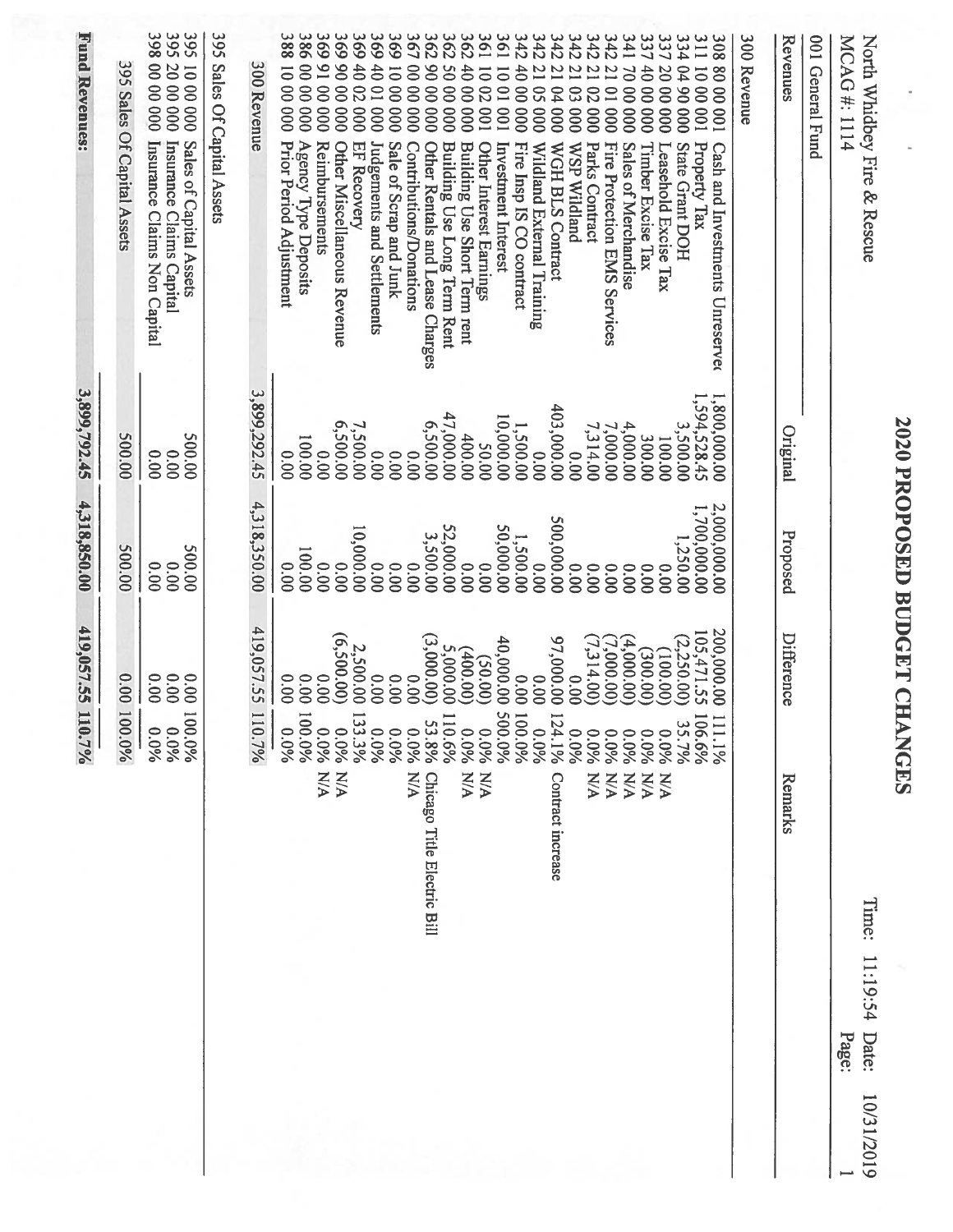|                                                                                                                                               |                                          |                                             | <b>2020 PROPOSED BUDGET CHANGES</b>                       |                                                        |                            |            |
|-----------------------------------------------------------------------------------------------------------------------------------------------|------------------------------------------|---------------------------------------------|-----------------------------------------------------------|--------------------------------------------------------|----------------------------|------------|
| MCAG#: 1114<br>North Whidbey Fire & Rescue                                                                                                    |                                          |                                             |                                                           | Time:                                                  | 11:19:54<br>Date:<br>Page: | 10/31/2019 |
| 001 General Fund                                                                                                                              |                                          |                                             |                                                           |                                                        |                            |            |
| Expenditures                                                                                                                                  | Original                                 | Proposed                                    | <b>Difference</b>                                         | Remarks                                                |                            |            |
| S22<br>Fire Control                                                                                                                           |                                          |                                             |                                                           |                                                        |                            |            |
| 222<br>1010<br>500<br>Temp Office Help                                                                                                        | 26,000.00                                | 20,000.00                                   | (6,000.00)<br>$\overline{6}$                              | %66                                                    |                            |            |
| <b>S22</b><br>1021 002<br>Admin Unemployment<br>Deferred Comp                                                                                 | 5,000.00<br>0.00                         | <b>5,000.00</b><br>200.00                   | 200.00<br>0.00<br>100.0%                                  | 0.0%                                                   |                            |            |
| S22<br>S22<br>1023001<br>1026001<br>100<br>Admin Social Security                                                                              | 0.00                                     | 7,200.00                                    | 7,200.00                                                  |                                                        |                            |            |
| S22<br>S22<br>2023<br>445<br>45<br>45<br>23<br>100<br>100<br>Training L&I<br><b>Ops Medicare</b>                                              | 0.00<br>0.00                             | 0.00<br>00.00                               | 0.00<br>0.00                                              | 0.0%<br>0.0%<br>0.0%                                   |                            |            |
| <b>S22</b><br>100<br>Training Unemployment                                                                                                    | 00.00                                    | 0.00                                        | 0.00                                                      | 0.0%                                                   |                            |            |
| <b>S22</b><br>100<br>100<br>Training Social Security<br>Training Medicare                                                                     | 0.00<br>00.00                            | 0.00<br>00.00                               | 0.00<br>0.00                                              | 0.0%                                                   |                            |            |
| S22<br>S22<br>4526<br>5023<br>100<br>Maint Unemployment                                                                                       | 0.00                                     | 0.00                                        | 0.00                                                      | 0.0%<br>0.0%                                           |                            |            |
| <b>522</b><br>5025<br>5026<br>100<br>100<br>Maint Social Security<br>Maint Medicare                                                           | 0.00<br>0.00                             | 00.00<br>0.00                               | 0.00<br>0.00                                              | $0.0\%$<br>0.0%                                        |                            |            |
| 100001<br>Admin Salaries-Act. Admin Mana                                                                                                      | 00.096.45                                | 60,000.00                                   | 5,410.00<br><b>601</b>                                    | $-596.6$                                               |                            |            |
| 2222<br>$\overline{0}$<br>10003<br>Admin Salaries-Office Asst                                                                                 | 35,195.00                                | 35,000.00<br>15,000.00                      | (195.00)                                                  | 99.4%                                                  |                            |            |
| <b>S22</b><br>$\overline{0}$<br>$\overline{0}$<br>$\overline{0}$<br>10004<br>100<br><b>Chief</b><br>Commissioner                              | 97,438.00<br>15,000.00                   | 105,000.00                                  | 00'0<br>107<br>100                                        | $.8\%$<br>$-50%$<br>Increase                           |                            |            |
| <b>222</b><br>$\overline{0}$<br>$\overline{01}$<br><b>002</b><br>Deputy Chief                                                                 | 0.00                                     | 95,000.00                                   | $7,562.00$<br>$95,000.00$<br>$7,750.00$<br>$\circ$        | $0.0\%$                                                |                            |            |
| <b>222</b><br><b>S22</b><br>$\overline{0}$<br>$\overline{01}$<br>500<br><b>COO</b><br><b>Battalion Chief OPS</b>                              | 77,250.00                                | 85,000.00                                   | $\overline{0}$<br>102                                     | $-0.0\%$<br>$-296$<br>Increase                         |                            |            |
| <b>S22</b><br>201<br>$\overline{0}$<br>10006<br>$\overline{\circ}$<br>Duty Crew Premium<br>Duty Crew Officer                                  | 180,000.00<br>136,000.00                 | 197,000.00<br>139,000.00                    | 17,000.00<br>3,000.00<br><b>601</b>                       | .496<br>Increase higher wages<br>Increase higher wages |                            |            |
| <b>222</b><br>50 <sub>1</sub><br>$\overline{\mathbf{0}}$<br><b>007</b><br>Duty Crew Regular                                                   |                                          | 177,000.00                                  | $[9,000.00]$ $(4,711.00)$<br>112                          | %0'<br>Increase higher wages                           |                            |            |
| <b>222</b><br>22S<br>2010009<br>2010008<br><b>VOL Training</b>                                                                                | 158,000.00<br>34,711.00<br>25,750.00     | 30,000.00<br>25,000.00                      | (750.00)<br>6 <sub>1</sub><br>98                          | 406<br>$\frac{1}{2}$<br>Decrease                       |                            |            |
| <b>222</b><br>2010010<br><b>VOL</b> Incidents<br>Duty Officer                                                                                 | 8,240.00                                 | 8,500.00                                    | 260.00<br>103                                             | 2%                                                     |                            |            |
| <b>S22</b><br>$\infty$<br>10011<br><b>VOL Misc</b>                                                                                            | 1,339.00                                 | 1,000.00                                    | (339.00)                                                  | 74.7%                                                  |                            |            |
| <b>222</b><br>$\overline{0}$<br>2010012<br>10013<br>VOL BLS Shift<br>Interim Chief                                                            | 41,500.00<br>25,750.00                   | 24,000.00<br>25,750.00                      | (17,500.00)<br>0.00<br>001<br>57                          | $%8^{\circ}$<br>$-0.0\%$<br>3 months worth             |                            |            |
| 222<br>ZZ <sub>2</sub><br>$\ddot{4}$<br>50 10 001<br>000 01<br><b>FF/Maintence</b><br><b>Battalion Chief TRAINING</b>                         | 27,000.00<br>21,000.00                   | 40,000.00<br>50,000.00                      | 29,000.00<br>13,000.00<br>238.1%<br>148.1%                |                                                        |                            |            |
| 010 Salaries & Wages                                                                                                                          | 938,763.00                               | 1,112,250.00                                | 173,487.00 118.5%                                         |                                                        |                            |            |
| <b>222</b><br>222<br>10 20 001<br>1021 001<br>1024 001<br>1022<br>100<br><b>Admin PERS</b><br>Admin L&I<br>Admin Healthcare<br><b>EA Fund</b> | 37,950.00<br>13,000.00<br>00.008<br>0.00 | 23,000.00<br>13,000.00<br>1,000.00<br>00.00 | (14,950.00)<br>200.00<br>0.00<br>0.00<br>125.0%<br>100.0% | 60.6%<br>960'0                                         |                            |            |
| 222<br><b>222</b><br><b>222</b><br>20 10 015<br>1025<br>100<br>Ops L&I<br>Accrual Payoff Balance<br>Medicare                                  | 21,800.00<br>68,300.00<br>15,500.00      | 21,800.00<br>75,000.00<br>15,500.00         | 6,700.00<br>00.00<br>00.00<br>109.8%<br>100.0%<br>100.0%  | Payoff for employee leaving, sick, vac                 |                            |            |
|                                                                                                                                               |                                          |                                             |                                                           |                                                        |                            |            |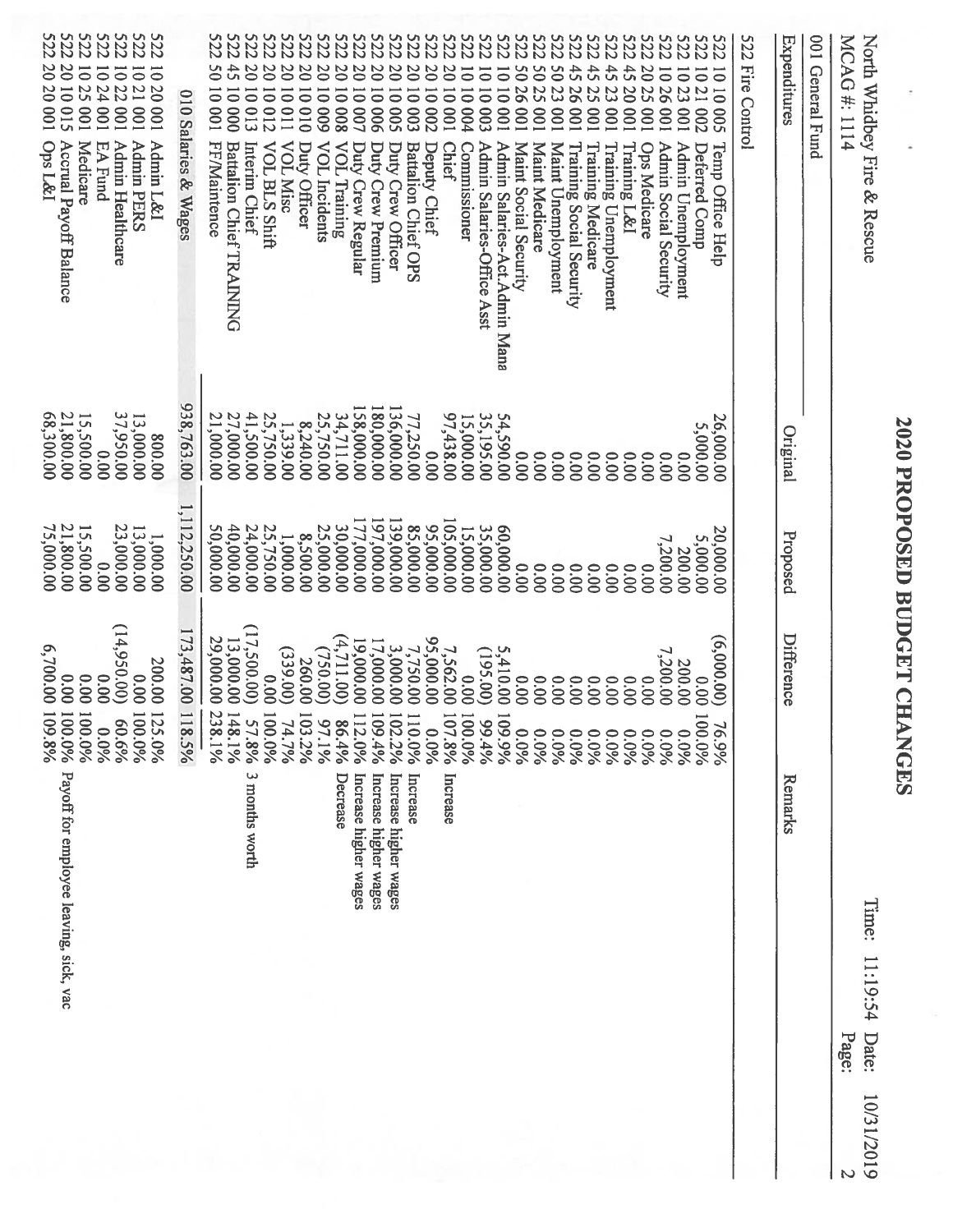| <b><i>SQQQQQ</i></b><br><b>522</b><br><b>S22</b><br><b>S22</b><br><b>522</b><br><b>S22</b><br><b>522</b><br><b>S22</b><br><b>S22</b><br><b>S22</b><br><b>522</b><br><b>522</b><br><b>522</b><br><b>522</b><br><b>522</b><br><b>522</b><br><b>522</b><br><b>S22</b><br><b>5222</b><br><b>522</b><br>S22<br>522<br><b>522</b><br>522<br><b>522</b><br><b>S22</b><br><b>S22</b><br><b>522</b><br><b>522</b><br><b>522</b><br>522 Fire Control<br>001 General Fund<br>North Whidbey Fire & Rescue<br>Expenditures<br>MCAG#: 1114<br>45<br>50 30 001<br>$\ddot{3}$<br>$\overline{41}$<br>$\frac{41}{1}$<br>4030<br>20 30 012<br>20<br>20 30 010<br>30 30 002<br>2030<br>20 30 008<br>2030<br>20 30 002<br>$\frac{6}{3}$<br>$\overline{00}$<br>20<br>$\overline{50}$<br>2027 001<br>2030<br>$\overline{0}$<br>2030<br>$\overline{0}$<br>$\mathcal{S}^0$<br>50 20 001<br>50<br>20 26 001<br>20 23 001<br><b>2022</b><br>$\overline{5}$<br>1030000<br>20<br>$\overline{\bullet}$<br>$\overline{5}$<br>$\overline{\circ}$<br>$\overline{\bullet}$<br>30 002<br>30 001<br>$\frac{20}{3}$<br>30001<br>$\frac{8}{20}$<br>$\frac{8}{2}$<br>$\frac{6}{2}$<br>$\frac{8}{2}$<br>$\frac{20}{3}$<br>$\frac{6}{2}$<br>30004<br>$\infty$<br>3000Z<br>30001<br>128 001<br>$\frac{6}{2}$<br>22 001<br>$\overline{1}$<br>21 001<br>020 Benefits<br><b>002</b><br>900<br>600<br>100<br>800<br>001<br>110<br>600<br>007<br>500<br><b>p04</b><br>003<br>001<br><b>002</b><br>500<br>100<br>Station Maintenance Supplies<br><b>Station Supplies</b><br>Training Employee Equipment<br>Training Employees Supplies<br>External Training Supplies<br>External Training MIsc.<br>Propane Fuel Training<br>Fire Inpsection supplies<br>Public Education Supplies<br>Operations Misc Equip - Small T<br>Purchases to be reimbursed<br>Fire Suppression-Wildland Fuel<br>Maint Healthcare<br>Equipment BLS/Medical - Small<br>Gasoline Fuel<br><b>BLS/Medical Supplies</b><br>Other Non Ops - Misc.<br>Operations Food purchase<br>Operations Misc Supplies<br><b>PPE-Bunkers Supplies</b><br><b>Office Supplies</b><br><b>Maint PERS</b><br>Maint L&I<br>Ops Social Security<br>WA Unemployment<br>Ops Healthcare<br>Diesel Fuel<br>Uniforms<br>FF Pen Fund<br>FF Dis Ins<br>Computer/IT Small Tools<br>Commissioner Small Tools<br>Office-Small Tools<br><b>Ops PERS/LEOFF</b><br>Computer/IT Supplies<br>Commissioner Supplies<br>333,900.00<br>12,000.00<br>19,200.00<br>63,000.00<br>32,600.00<br>18,000.00<br>5,000.00<br>18,000.00<br>000.000<br>15,000.00<br>12,000.00<br>14,000.00<br>12,650.00<br>3,000.00<br>3,500.00<br>6,000.00<br>4,000.00<br>9,000.00<br>6,250.00<br>7,000.00<br>2,000.00<br>5,000.00<br>4,200.00<br>2,500.00<br>3,000.00<br>7,000.00<br>4,500.00<br>1,500.00<br>1,850.00<br>1,700.00<br>Original<br>200.00<br>150.00<br>100.00<br>200.00<br><b>500.00</b><br>0.000<br>0.00<br>329,500.00<br>19,000.00<br>3,000.00<br>35,000.00<br>46,000.00<br>15,000.00<br>14,000.00<br>11,500.00<br>18,000.00<br>18,000.00<br>12,000.00<br>12,650.00<br>70,000.00<br>3,000.00<br>Proposed<br>6,000.00<br>3,500.00<br>5,000.00<br>5,000.00<br>6,000.00<br>4,500.00<br>2,000.00<br>4,200.00<br>3,000.00<br>5,000.00<br>3,000.00<br>4,000.00<br>4,500.00<br>1,500.00<br>1,850.00<br>1,500.00<br>1,700.00<br>200.00<br>100.00<br><b>500.00</b><br>150.00<br>0.00<br>00.00<br>(14,000.00)<br>(2,500.00)<br>(2,000.00)<br>(1,000.00)<br>Difference<br>(1,000.00)<br>(4,000.00)<br>(4,400.00)<br>(3, 250.00)<br>1,000.00)<br>13,400.00<br>1,000.00<br>1,000.00<br>(500.00)<br>3,000.00<br>(200.00)<br>7,000.00<br><b>500.00</b><br>00.00<br>000<br>00.00<br>0.00<br>0.00<br>0.00<br>0.00<br>0.00<br>0.00<br>00.00<br>0.00<br>0.00<br>00.00<br>0.00<br>0.00<br>0.00<br>0.00<br>0.00<br>0.00<br>0.00<br>125.0%<br>300.0%<br>200<br>100.0%<br>001<br>100.0%<br>100.0%<br>100.0%<br>100.0%<br>100.0%<br>100.0%<br>100.0%<br>100.0%<br>100.0%<br>10(<br>$\overline{21}$<br>100.0%<br>100.0%<br>$\overline{100}$<br>100.0%<br>$\overline{100}$<br>$\overline{5}$<br>$\mathbf{14}$<br>95.8%<br>$\equiv$<br>99.0%<br>55.6%<br>83.3%<br>64.3%<br>85.7%<br>960.0%<br>98.7%<br>80.0%<br>$\rightarrow$<br>41<br>$0.0\%$<br>$0.0\%$<br>$8.0\%$<br>$0.0\%$<br>$0.0\%$<br>0%<br>$0.0\%$<br>$0.0\%$<br>1.496<br>$0.0\%$<br>$0.0\%$<br>1.196<br>$-196$<br>Books, live fire,<br>Adult airway trainer, simulation kit,<br>Brooms, hoses, paint<br>Consumables, bults etc<br>BP, cuffs, stethescope, AED<br><b>Officers meetings</b><br>Masks, gloves, etc.<br>Michrosoft software, BIAS<br>EPI, gloucose, gauze,<br>Window, de-icer, shipping tape,spill pads<br>Office laptop station computer replacement<br>Laptop.etc<br>Chairs, desk, white board<br>Remarks<br>Time:<br>11:19:54<br>Date:<br>Page:<br>10/31/2019 |            |  | <b>2020 PROPOSED BUDGET CHANGES</b> |  |  |
|-------------------------------------------------------------------------------------------------------------------------------------------------------------------------------------------------------------------------------------------------------------------------------------------------------------------------------------------------------------------------------------------------------------------------------------------------------------------------------------------------------------------------------------------------------------------------------------------------------------------------------------------------------------------------------------------------------------------------------------------------------------------------------------------------------------------------------------------------------------------------------------------------------------------------------------------------------------------------------------------------------------------------------------------------------------------------------------------------------------------------------------------------------------------------------------------------------------------------------------------------------------------------------------------------------------------------------------------------------------------------------------------------------------------------------------------------------------------------------------------------------------------------------------------------------------------------------------------------------------------------------------------------------------------------------------------------------------------------------------------------------------------------------------------------------------------------------------------------------------------------------------------------------------------------------------------------------------------------------------------------------------------------------------------------------------------------------------------------------------------------------------------------------------------------------------------------------------------------------------------------------------------------------------------------------------------------------------------------------------------------------------------------------------------------------------------------------------------------------------------------------------------------------------------------------------------------------------------------------------------------------------------------------------------------------------------------------------------------------------------------------------------------------------------------------------------------------------------------------------------------------------------------------------------------------------------------------------------------------------------------------------------------------------------------------------------------------------------------------------------------------------------------------------------------------------------------------------------------------------------------------------------------------------------------------------------------------------------------------------------------------------------------------------------------------------------------------------------------------------------------------------------------------------------------------------------------------------------------------------------------------------------------------------------------------------------------------------------------------------------------------------------------------------------------------------------------------------------------------------------------------------------------------------------------------------------------------------------------------------------------------------------------------------------------------------------------------------------------------------------------------------------------------------------------------------------------------------------------------------------------------------------------------------------------------------------------------------------------------------------------------------------------------------------------------------------------------------------------------------------------------------------------------------------------------------------------------------------------------------------------------------------------------------------------------------------------------------------------------------------------------------------------------|------------|--|-------------------------------------|--|--|
|                                                                                                                                                                                                                                                                                                                                                                                                                                                                                                                                                                                                                                                                                                                                                                                                                                                                                                                                                                                                                                                                                                                                                                                                                                                                                                                                                                                                                                                                                                                                                                                                                                                                                                                                                                                                                                                                                                                                                                                                                                                                                                                                                                                                                                                                                                                                                                                                                                                                                                                                                                                                                                                                                                                                                                                                                                                                                                                                                                                                                                                                                                                                                                                                                                                                                                                                                                                                                                                                                                                                                                                                                                                                                                                                                                                                                                                                                                                                                                                                                                                                                                                                                                                                                                                                                                                                                                                                                                                                                                                                                                                                                                                                                                                                                                               |            |  |                                     |  |  |
|                                                                                                                                                                                                                                                                                                                                                                                                                                                                                                                                                                                                                                                                                                                                                                                                                                                                                                                                                                                                                                                                                                                                                                                                                                                                                                                                                                                                                                                                                                                                                                                                                                                                                                                                                                                                                                                                                                                                                                                                                                                                                                                                                                                                                                                                                                                                                                                                                                                                                                                                                                                                                                                                                                                                                                                                                                                                                                                                                                                                                                                                                                                                                                                                                                                                                                                                                                                                                                                                                                                                                                                                                                                                                                                                                                                                                                                                                                                                                                                                                                                                                                                                                                                                                                                                                                                                                                                                                                                                                                                                                                                                                                                                                                                                                                               |            |  |                                     |  |  |
|                                                                                                                                                                                                                                                                                                                                                                                                                                                                                                                                                                                                                                                                                                                                                                                                                                                                                                                                                                                                                                                                                                                                                                                                                                                                                                                                                                                                                                                                                                                                                                                                                                                                                                                                                                                                                                                                                                                                                                                                                                                                                                                                                                                                                                                                                                                                                                                                                                                                                                                                                                                                                                                                                                                                                                                                                                                                                                                                                                                                                                                                                                                                                                                                                                                                                                                                                                                                                                                                                                                                                                                                                                                                                                                                                                                                                                                                                                                                                                                                                                                                                                                                                                                                                                                                                                                                                                                                                                                                                                                                                                                                                                                                                                                                                                               |            |  |                                     |  |  |
|                                                                                                                                                                                                                                                                                                                                                                                                                                                                                                                                                                                                                                                                                                                                                                                                                                                                                                                                                                                                                                                                                                                                                                                                                                                                                                                                                                                                                                                                                                                                                                                                                                                                                                                                                                                                                                                                                                                                                                                                                                                                                                                                                                                                                                                                                                                                                                                                                                                                                                                                                                                                                                                                                                                                                                                                                                                                                                                                                                                                                                                                                                                                                                                                                                                                                                                                                                                                                                                                                                                                                                                                                                                                                                                                                                                                                                                                                                                                                                                                                                                                                                                                                                                                                                                                                                                                                                                                                                                                                                                                                                                                                                                                                                                                                                               |            |  |                                     |  |  |
|                                                                                                                                                                                                                                                                                                                                                                                                                                                                                                                                                                                                                                                                                                                                                                                                                                                                                                                                                                                                                                                                                                                                                                                                                                                                                                                                                                                                                                                                                                                                                                                                                                                                                                                                                                                                                                                                                                                                                                                                                                                                                                                                                                                                                                                                                                                                                                                                                                                                                                                                                                                                                                                                                                                                                                                                                                                                                                                                                                                                                                                                                                                                                                                                                                                                                                                                                                                                                                                                                                                                                                                                                                                                                                                                                                                                                                                                                                                                                                                                                                                                                                                                                                                                                                                                                                                                                                                                                                                                                                                                                                                                                                                                                                                                                                               |            |  |                                     |  |  |
|                                                                                                                                                                                                                                                                                                                                                                                                                                                                                                                                                                                                                                                                                                                                                                                                                                                                                                                                                                                                                                                                                                                                                                                                                                                                                                                                                                                                                                                                                                                                                                                                                                                                                                                                                                                                                                                                                                                                                                                                                                                                                                                                                                                                                                                                                                                                                                                                                                                                                                                                                                                                                                                                                                                                                                                                                                                                                                                                                                                                                                                                                                                                                                                                                                                                                                                                                                                                                                                                                                                                                                                                                                                                                                                                                                                                                                                                                                                                                                                                                                                                                                                                                                                                                                                                                                                                                                                                                                                                                                                                                                                                                                                                                                                                                                               |            |  |                                     |  |  |
|                                                                                                                                                                                                                                                                                                                                                                                                                                                                                                                                                                                                                                                                                                                                                                                                                                                                                                                                                                                                                                                                                                                                                                                                                                                                                                                                                                                                                                                                                                                                                                                                                                                                                                                                                                                                                                                                                                                                                                                                                                                                                                                                                                                                                                                                                                                                                                                                                                                                                                                                                                                                                                                                                                                                                                                                                                                                                                                                                                                                                                                                                                                                                                                                                                                                                                                                                                                                                                                                                                                                                                                                                                                                                                                                                                                                                                                                                                                                                                                                                                                                                                                                                                                                                                                                                                                                                                                                                                                                                                                                                                                                                                                                                                                                                                               |            |  |                                     |  |  |
|                                                                                                                                                                                                                                                                                                                                                                                                                                                                                                                                                                                                                                                                                                                                                                                                                                                                                                                                                                                                                                                                                                                                                                                                                                                                                                                                                                                                                                                                                                                                                                                                                                                                                                                                                                                                                                                                                                                                                                                                                                                                                                                                                                                                                                                                                                                                                                                                                                                                                                                                                                                                                                                                                                                                                                                                                                                                                                                                                                                                                                                                                                                                                                                                                                                                                                                                                                                                                                                                                                                                                                                                                                                                                                                                                                                                                                                                                                                                                                                                                                                                                                                                                                                                                                                                                                                                                                                                                                                                                                                                                                                                                                                                                                                                                                               |            |  |                                     |  |  |
|                                                                                                                                                                                                                                                                                                                                                                                                                                                                                                                                                                                                                                                                                                                                                                                                                                                                                                                                                                                                                                                                                                                                                                                                                                                                                                                                                                                                                                                                                                                                                                                                                                                                                                                                                                                                                                                                                                                                                                                                                                                                                                                                                                                                                                                                                                                                                                                                                                                                                                                                                                                                                                                                                                                                                                                                                                                                                                                                                                                                                                                                                                                                                                                                                                                                                                                                                                                                                                                                                                                                                                                                                                                                                                                                                                                                                                                                                                                                                                                                                                                                                                                                                                                                                                                                                                                                                                                                                                                                                                                                                                                                                                                                                                                                                                               | <b>522</b> |  |                                     |  |  |
|                                                                                                                                                                                                                                                                                                                                                                                                                                                                                                                                                                                                                                                                                                                                                                                                                                                                                                                                                                                                                                                                                                                                                                                                                                                                                                                                                                                                                                                                                                                                                                                                                                                                                                                                                                                                                                                                                                                                                                                                                                                                                                                                                                                                                                                                                                                                                                                                                                                                                                                                                                                                                                                                                                                                                                                                                                                                                                                                                                                                                                                                                                                                                                                                                                                                                                                                                                                                                                                                                                                                                                                                                                                                                                                                                                                                                                                                                                                                                                                                                                                                                                                                                                                                                                                                                                                                                                                                                                                                                                                                                                                                                                                                                                                                                                               |            |  |                                     |  |  |
|                                                                                                                                                                                                                                                                                                                                                                                                                                                                                                                                                                                                                                                                                                                                                                                                                                                                                                                                                                                                                                                                                                                                                                                                                                                                                                                                                                                                                                                                                                                                                                                                                                                                                                                                                                                                                                                                                                                                                                                                                                                                                                                                                                                                                                                                                                                                                                                                                                                                                                                                                                                                                                                                                                                                                                                                                                                                                                                                                                                                                                                                                                                                                                                                                                                                                                                                                                                                                                                                                                                                                                                                                                                                                                                                                                                                                                                                                                                                                                                                                                                                                                                                                                                                                                                                                                                                                                                                                                                                                                                                                                                                                                                                                                                                                                               |            |  |                                     |  |  |
|                                                                                                                                                                                                                                                                                                                                                                                                                                                                                                                                                                                                                                                                                                                                                                                                                                                                                                                                                                                                                                                                                                                                                                                                                                                                                                                                                                                                                                                                                                                                                                                                                                                                                                                                                                                                                                                                                                                                                                                                                                                                                                                                                                                                                                                                                                                                                                                                                                                                                                                                                                                                                                                                                                                                                                                                                                                                                                                                                                                                                                                                                                                                                                                                                                                                                                                                                                                                                                                                                                                                                                                                                                                                                                                                                                                                                                                                                                                                                                                                                                                                                                                                                                                                                                                                                                                                                                                                                                                                                                                                                                                                                                                                                                                                                                               |            |  |                                     |  |  |
|                                                                                                                                                                                                                                                                                                                                                                                                                                                                                                                                                                                                                                                                                                                                                                                                                                                                                                                                                                                                                                                                                                                                                                                                                                                                                                                                                                                                                                                                                                                                                                                                                                                                                                                                                                                                                                                                                                                                                                                                                                                                                                                                                                                                                                                                                                                                                                                                                                                                                                                                                                                                                                                                                                                                                                                                                                                                                                                                                                                                                                                                                                                                                                                                                                                                                                                                                                                                                                                                                                                                                                                                                                                                                                                                                                                                                                                                                                                                                                                                                                                                                                                                                                                                                                                                                                                                                                                                                                                                                                                                                                                                                                                                                                                                                                               |            |  |                                     |  |  |
|                                                                                                                                                                                                                                                                                                                                                                                                                                                                                                                                                                                                                                                                                                                                                                                                                                                                                                                                                                                                                                                                                                                                                                                                                                                                                                                                                                                                                                                                                                                                                                                                                                                                                                                                                                                                                                                                                                                                                                                                                                                                                                                                                                                                                                                                                                                                                                                                                                                                                                                                                                                                                                                                                                                                                                                                                                                                                                                                                                                                                                                                                                                                                                                                                                                                                                                                                                                                                                                                                                                                                                                                                                                                                                                                                                                                                                                                                                                                                                                                                                                                                                                                                                                                                                                                                                                                                                                                                                                                                                                                                                                                                                                                                                                                                                               |            |  |                                     |  |  |
|                                                                                                                                                                                                                                                                                                                                                                                                                                                                                                                                                                                                                                                                                                                                                                                                                                                                                                                                                                                                                                                                                                                                                                                                                                                                                                                                                                                                                                                                                                                                                                                                                                                                                                                                                                                                                                                                                                                                                                                                                                                                                                                                                                                                                                                                                                                                                                                                                                                                                                                                                                                                                                                                                                                                                                                                                                                                                                                                                                                                                                                                                                                                                                                                                                                                                                                                                                                                                                                                                                                                                                                                                                                                                                                                                                                                                                                                                                                                                                                                                                                                                                                                                                                                                                                                                                                                                                                                                                                                                                                                                                                                                                                                                                                                                                               |            |  |                                     |  |  |
|                                                                                                                                                                                                                                                                                                                                                                                                                                                                                                                                                                                                                                                                                                                                                                                                                                                                                                                                                                                                                                                                                                                                                                                                                                                                                                                                                                                                                                                                                                                                                                                                                                                                                                                                                                                                                                                                                                                                                                                                                                                                                                                                                                                                                                                                                                                                                                                                                                                                                                                                                                                                                                                                                                                                                                                                                                                                                                                                                                                                                                                                                                                                                                                                                                                                                                                                                                                                                                                                                                                                                                                                                                                                                                                                                                                                                                                                                                                                                                                                                                                                                                                                                                                                                                                                                                                                                                                                                                                                                                                                                                                                                                                                                                                                                                               |            |  |                                     |  |  |
|                                                                                                                                                                                                                                                                                                                                                                                                                                                                                                                                                                                                                                                                                                                                                                                                                                                                                                                                                                                                                                                                                                                                                                                                                                                                                                                                                                                                                                                                                                                                                                                                                                                                                                                                                                                                                                                                                                                                                                                                                                                                                                                                                                                                                                                                                                                                                                                                                                                                                                                                                                                                                                                                                                                                                                                                                                                                                                                                                                                                                                                                                                                                                                                                                                                                                                                                                                                                                                                                                                                                                                                                                                                                                                                                                                                                                                                                                                                                                                                                                                                                                                                                                                                                                                                                                                                                                                                                                                                                                                                                                                                                                                                                                                                                                                               |            |  |                                     |  |  |
|                                                                                                                                                                                                                                                                                                                                                                                                                                                                                                                                                                                                                                                                                                                                                                                                                                                                                                                                                                                                                                                                                                                                                                                                                                                                                                                                                                                                                                                                                                                                                                                                                                                                                                                                                                                                                                                                                                                                                                                                                                                                                                                                                                                                                                                                                                                                                                                                                                                                                                                                                                                                                                                                                                                                                                                                                                                                                                                                                                                                                                                                                                                                                                                                                                                                                                                                                                                                                                                                                                                                                                                                                                                                                                                                                                                                                                                                                                                                                                                                                                                                                                                                                                                                                                                                                                                                                                                                                                                                                                                                                                                                                                                                                                                                                                               |            |  |                                     |  |  |
|                                                                                                                                                                                                                                                                                                                                                                                                                                                                                                                                                                                                                                                                                                                                                                                                                                                                                                                                                                                                                                                                                                                                                                                                                                                                                                                                                                                                                                                                                                                                                                                                                                                                                                                                                                                                                                                                                                                                                                                                                                                                                                                                                                                                                                                                                                                                                                                                                                                                                                                                                                                                                                                                                                                                                                                                                                                                                                                                                                                                                                                                                                                                                                                                                                                                                                                                                                                                                                                                                                                                                                                                                                                                                                                                                                                                                                                                                                                                                                                                                                                                                                                                                                                                                                                                                                                                                                                                                                                                                                                                                                                                                                                                                                                                                                               |            |  |                                     |  |  |
|                                                                                                                                                                                                                                                                                                                                                                                                                                                                                                                                                                                                                                                                                                                                                                                                                                                                                                                                                                                                                                                                                                                                                                                                                                                                                                                                                                                                                                                                                                                                                                                                                                                                                                                                                                                                                                                                                                                                                                                                                                                                                                                                                                                                                                                                                                                                                                                                                                                                                                                                                                                                                                                                                                                                                                                                                                                                                                                                                                                                                                                                                                                                                                                                                                                                                                                                                                                                                                                                                                                                                                                                                                                                                                                                                                                                                                                                                                                                                                                                                                                                                                                                                                                                                                                                                                                                                                                                                                                                                                                                                                                                                                                                                                                                                                               |            |  |                                     |  |  |
|                                                                                                                                                                                                                                                                                                                                                                                                                                                                                                                                                                                                                                                                                                                                                                                                                                                                                                                                                                                                                                                                                                                                                                                                                                                                                                                                                                                                                                                                                                                                                                                                                                                                                                                                                                                                                                                                                                                                                                                                                                                                                                                                                                                                                                                                                                                                                                                                                                                                                                                                                                                                                                                                                                                                                                                                                                                                                                                                                                                                                                                                                                                                                                                                                                                                                                                                                                                                                                                                                                                                                                                                                                                                                                                                                                                                                                                                                                                                                                                                                                                                                                                                                                                                                                                                                                                                                                                                                                                                                                                                                                                                                                                                                                                                                                               |            |  |                                     |  |  |
|                                                                                                                                                                                                                                                                                                                                                                                                                                                                                                                                                                                                                                                                                                                                                                                                                                                                                                                                                                                                                                                                                                                                                                                                                                                                                                                                                                                                                                                                                                                                                                                                                                                                                                                                                                                                                                                                                                                                                                                                                                                                                                                                                                                                                                                                                                                                                                                                                                                                                                                                                                                                                                                                                                                                                                                                                                                                                                                                                                                                                                                                                                                                                                                                                                                                                                                                                                                                                                                                                                                                                                                                                                                                                                                                                                                                                                                                                                                                                                                                                                                                                                                                                                                                                                                                                                                                                                                                                                                                                                                                                                                                                                                                                                                                                                               |            |  |                                     |  |  |
|                                                                                                                                                                                                                                                                                                                                                                                                                                                                                                                                                                                                                                                                                                                                                                                                                                                                                                                                                                                                                                                                                                                                                                                                                                                                                                                                                                                                                                                                                                                                                                                                                                                                                                                                                                                                                                                                                                                                                                                                                                                                                                                                                                                                                                                                                                                                                                                                                                                                                                                                                                                                                                                                                                                                                                                                                                                                                                                                                                                                                                                                                                                                                                                                                                                                                                                                                                                                                                                                                                                                                                                                                                                                                                                                                                                                                                                                                                                                                                                                                                                                                                                                                                                                                                                                                                                                                                                                                                                                                                                                                                                                                                                                                                                                                                               |            |  |                                     |  |  |
|                                                                                                                                                                                                                                                                                                                                                                                                                                                                                                                                                                                                                                                                                                                                                                                                                                                                                                                                                                                                                                                                                                                                                                                                                                                                                                                                                                                                                                                                                                                                                                                                                                                                                                                                                                                                                                                                                                                                                                                                                                                                                                                                                                                                                                                                                                                                                                                                                                                                                                                                                                                                                                                                                                                                                                                                                                                                                                                                                                                                                                                                                                                                                                                                                                                                                                                                                                                                                                                                                                                                                                                                                                                                                                                                                                                                                                                                                                                                                                                                                                                                                                                                                                                                                                                                                                                                                                                                                                                                                                                                                                                                                                                                                                                                                                               |            |  |                                     |  |  |
|                                                                                                                                                                                                                                                                                                                                                                                                                                                                                                                                                                                                                                                                                                                                                                                                                                                                                                                                                                                                                                                                                                                                                                                                                                                                                                                                                                                                                                                                                                                                                                                                                                                                                                                                                                                                                                                                                                                                                                                                                                                                                                                                                                                                                                                                                                                                                                                                                                                                                                                                                                                                                                                                                                                                                                                                                                                                                                                                                                                                                                                                                                                                                                                                                                                                                                                                                                                                                                                                                                                                                                                                                                                                                                                                                                                                                                                                                                                                                                                                                                                                                                                                                                                                                                                                                                                                                                                                                                                                                                                                                                                                                                                                                                                                                                               |            |  |                                     |  |  |
|                                                                                                                                                                                                                                                                                                                                                                                                                                                                                                                                                                                                                                                                                                                                                                                                                                                                                                                                                                                                                                                                                                                                                                                                                                                                                                                                                                                                                                                                                                                                                                                                                                                                                                                                                                                                                                                                                                                                                                                                                                                                                                                                                                                                                                                                                                                                                                                                                                                                                                                                                                                                                                                                                                                                                                                                                                                                                                                                                                                                                                                                                                                                                                                                                                                                                                                                                                                                                                                                                                                                                                                                                                                                                                                                                                                                                                                                                                                                                                                                                                                                                                                                                                                                                                                                                                                                                                                                                                                                                                                                                                                                                                                                                                                                                                               |            |  |                                     |  |  |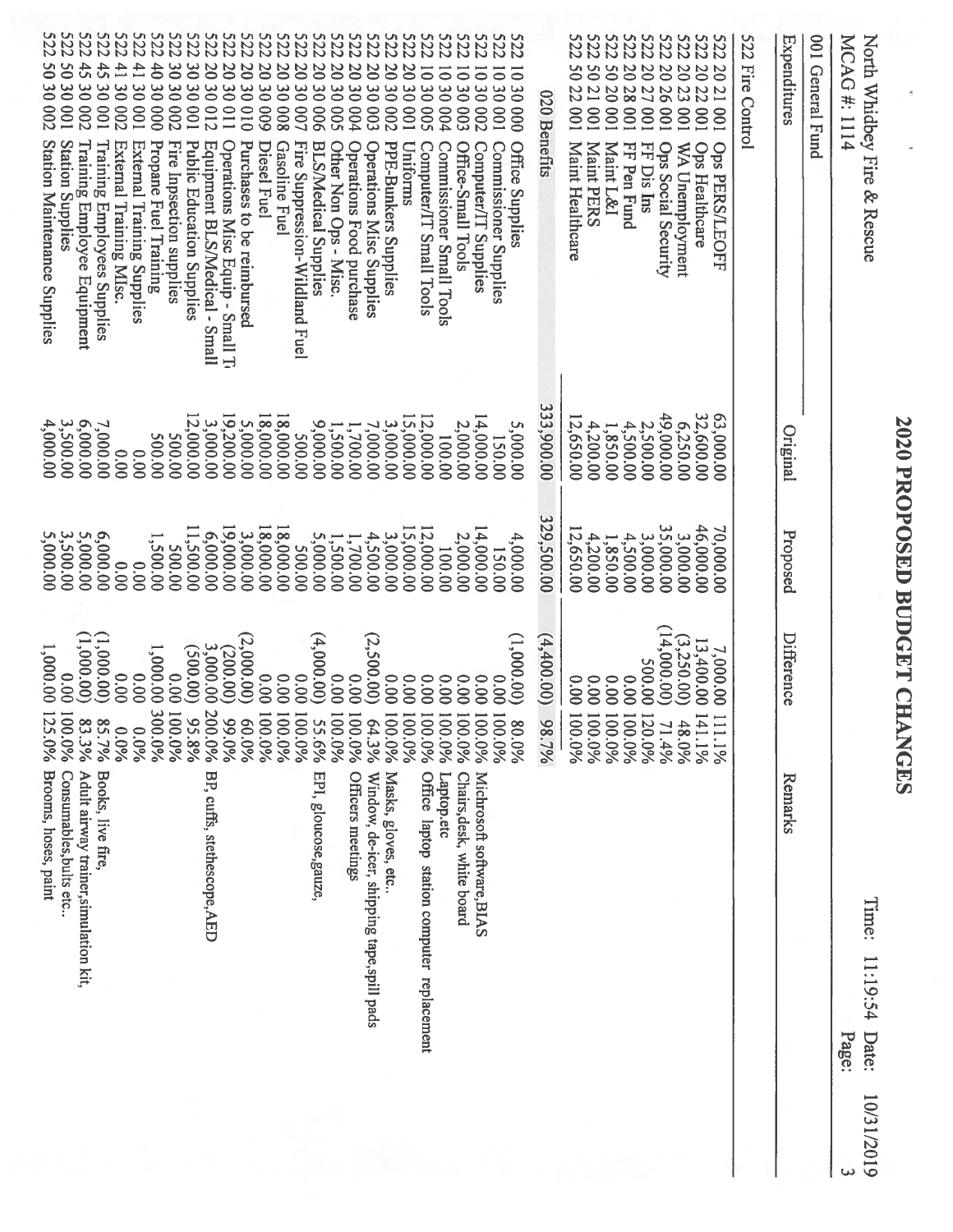| <b>S22</b><br>5222<br>5222<br><b>S22</b><br><b>S22</b><br><b>S22</b><br><b>222</b><br><b>S222</b><br><b>S22</b><br><b>S22</b><br><b>S22</b><br><b>522</b><br><b>S22</b><br><b>522</b><br><b>S22</b><br><b>S22</b><br><b>S22</b><br><b>S22</b><br><b>S22</b><br><b>522</b><br><b>522</b><br><b>522</b><br><b>S222</b><br>5222<br>5222<br><b>522</b><br><b>522</b><br><b>S22</b><br><b>5222</b><br>5222<br><b>522</b><br>522 Fire Control<br>001 General Fund<br>Expenditures<br>20 40 009<br>20 40 010<br>20 40 008<br>20 40<br>20 40<br>20 40<br>20 40<br>20 40<br>60 30 007<br>$\overline{0}9$<br>$\overline{8}$<br>$\overline{0}$<br>60 30 001<br>$\infty$<br>$\overline{0}$<br>$\infty$<br>9S<br>ōÏ<br>50 30 005<br>ō<br>SO<br>៑<br>៑<br>$\overline{\circ}$<br>10401<br>04 01<br>៑<br>៑<br>$\overline{\bullet}$<br>$\overline{\circ}$<br>៑<br>$\overline{0}$<br>$\overline{\circ}$<br>$\overline{\circ}$<br>1040002<br>$\overline{\bullet}$<br>49<br>40 017<br>40<br>40<br>40<br>40<br>10001<br>30 003<br><b>30002</b><br>30 004<br>40<br>40<br>40 <sup>1</sup><br>$\ddot{\theta}$<br>40<br>$\ddot{0}$<br>40 <sup>1</sup><br>30006<br><b>30005</b><br>30004<br>40<br>30003<br>030 Supplies<br>001<br>900<br><b>COO</b><br>100<br>$\overline{510}$<br><b>COO</b><br>000<br>810<br>910<br>014<br><b>013</b><br>012<br>010<br>003<br>II <sub>0</sub><br>600<br>800<br><b>007</b><br>500<br><b>004</b><br>Accident & Sickness Ins<br>Employee Moving Expenses<br>Medical Training/Travel<br>Fire SuppTravel-Wildland<br>Operations Telephones/Internet<br>Firefighter Appreciation<br><b>MSAR Small Tool</b><br>Operations Travel<br>Medical Professional Svcs<br>Operations Professional Svcs<br>Property Tax<br>Admin Miscellaneous<br>Office Tuition/Registrations<br>Admin Dues/Memberships<br>Admin Repairs/Maint<br>Office Travel/Per Diem<br>Admin/Ops Postage & Shipping<br>Advertising<br>Admin Professional Svcs<br><b>MSAR Consumables</b><br>Vehicles Small Tools<br>Vehicle Repair/Maint Supplies<br>Personal Bonds/Liability<br>Commissioners Travel/Per Diem<br><b>MSAR Exposure Suits</b><br>Station Maintenance Equipment<br>Investment Service fee<br>Computer/IT Prof Svcs<br>PPE-Bunkers<br>Stations Small Tools<br>Stations Propane Fuel<br>Commissioners Dues/Membershi<br>Commissioners Misc Exp<br>Commissioners Communications<br>Legal Professional Svcs<br>Equipment Maint/Repair Supplie<br>239,850.00<br>28,000.00<br>31,000.00<br>18,900.00<br>17,000.00<br>13,000.00<br>15,000.00<br>00'000'61<br>3,000.00<br>7,000.00<br>7,500.00<br>9,000.00<br>3,000.00<br>5,400.00<br>8,250.00<br>3,000.00<br>5,000.00<br>3,000.00<br>7,000.00<br>8,500.00<br>3,700.00<br>1,000.00<br>1,000.00<br>1,000.00<br>1,000.00<br>Original<br>200.00<br>700.00<br>200.00<br>00'005<br>300.00<br>00.00<br>00.00<br>0.00<br>0.00<br>0.000<br>0.00<br>00.00<br>221,850.00<br>36,000.00<br>20,000.00<br>16,000.00<br>10,000.00<br>10,000.00<br>00'000'61<br>Proposed<br>8,000.00<br>3,000.00<br>3,000.00<br>5,000.00<br>7,000.00<br>5,400.00<br>7,500.00<br>3,500.00<br>5,000.00<br>8,000.00<br>3,000.00<br>3,000.00<br>2,000.00<br>3,700.00<br>8,000.00<br>1,000.00<br>1,000.00<br>1,200.00<br>200.00<br>700.00<br>00'005<br><b>500.00</b><br>300.00<br>0.000<br>0.00<br>0.00<br>0.000<br>0.00<br>0.00<br>0.00<br>(18,000.00)<br>(26,000.00)<br>(1,000.000)<br><b>Difference</b><br>(1,000.00)<br>(3,000.00)<br>$(3,500.00)$<br>(5,000.00)<br>8,000.00<br>1,100.00<br>(250.00)<br>(00.005)<br>1,000.000<br>200.00<br>0.00<br>0.00<br>0.00<br>0.00<br>0.00<br>0.00<br>00.00<br>00'0<br>00.00<br>0.00<br>00.00<br>0.00<br>0.00<br>00.00<br>00.00<br>0.00<br>00.00<br>00.00<br>00.00<br>0.00<br>0.00<br>0.00<br>0.00<br>0.00<br>100.0%<br>100.0%<br>100.0%<br>100.0%<br>100.0%<br>100.0%<br>100.0%<br>105.8%<br>200.0%<br>128.6%<br>100.0%<br>100.0%<br>100.0%<br>100<br>100.0%<br>100.0%<br>$\overline{5}$<br>100.0%<br>$\overline{21}$<br>100.0%<br>$\overline{5}$<br>92.5%<br>88.9%<br>100.0%<br>94.1%<br>94.196<br>97.0%<br>16.1%<br>76.9%<br>66.7%<br>Σú<br>0.0%<br>0.0%<br>960'0<br>0.0%<br>0.0%<br>$0.0\%$<br>0.0%<br>$0.0\%$<br>$0.0\%$<br>$0.0\%$<br>$0.0\%$<br>SCBA, flow test<br>Flyers, UPS fees, stamps<br>Cell Phones, station phones.<br><b>Appriciation Dinner</b><br>Annual membership<br>Badge, Coat, Polo<br>Costo, Notary, WNT<br>Whibdey News. job, vendor posting<br>Annual Drivers abstract, Drug and backgroung check<br>BIAS Conference, class,<br><b>Cells phones</b><br>Computer repairs<br>Fire ext, ext cord etc<br>Snure seminar, WFCA Conference, ect.<br><b>BIAS Conference</b><br>Bunker Coat, paints, boots, helmet<br>Pressure washer, etc.<br>Batteries, Chargers, Filters,<br>Wipes, air filter, oil cap, battereies, headlights, hose<br>Remarks<br>Cabinets, Refridgerator, lockers | MCAG#:1114<br>North Whidbey Fire & Rescue |  | Time:<br>11:19:54<br>Date:<br>Page:<br>10/31/2019 |
|--------------------------------------------------------------------------------------------------------------------------------------------------------------------------------------------------------------------------------------------------------------------------------------------------------------------------------------------------------------------------------------------------------------------------------------------------------------------------------------------------------------------------------------------------------------------------------------------------------------------------------------------------------------------------------------------------------------------------------------------------------------------------------------------------------------------------------------------------------------------------------------------------------------------------------------------------------------------------------------------------------------------------------------------------------------------------------------------------------------------------------------------------------------------------------------------------------------------------------------------------------------------------------------------------------------------------------------------------------------------------------------------------------------------------------------------------------------------------------------------------------------------------------------------------------------------------------------------------------------------------------------------------------------------------------------------------------------------------------------------------------------------------------------------------------------------------------------------------------------------------------------------------------------------------------------------------------------------------------------------------------------------------------------------------------------------------------------------------------------------------------------------------------------------------------------------------------------------------------------------------------------------------------------------------------------------------------------------------------------------------------------------------------------------------------------------------------------------------------------------------------------------------------------------------------------------------------------------------------------------------------------------------------------------------------------------------------------------------------------------------------------------------------------------------------------------------------------------------------------------------------------------------------------------------------------------------------------------------------------------------------------------------------------------------------------------------------------------------------------------------------------------------------------------------------------------------------------------------------------------------------------------------------------------------------------------------------------------------------------------------------------------------------------------------------------------------------------------------------------------------------------------------------------------------------------------------------------------------------------------------------------------------------------------------------------------------------------------------------------------------------------------------------------------------------------------------------------------------------------------------------------------------------------------------------------------------------------------------------------------------------------------------------------------------------------------------------------------------------------------------------------------------------------------------------------------------------------------------------------------------------------------------------------------------------------------------------------------------------------------------------------------------------------------------------------------------------------------------------------------------------------------------------------------------------------------------------------------------------------------------------------------------------------------------------------------------------------------------------------------------------------------------------------------------------------------------------|-------------------------------------------|--|---------------------------------------------------|
|                                                                                                                                                                                                                                                                                                                                                                                                                                                                                                                                                                                                                                                                                                                                                                                                                                                                                                                                                                                                                                                                                                                                                                                                                                                                                                                                                                                                                                                                                                                                                                                                                                                                                                                                                                                                                                                                                                                                                                                                                                                                                                                                                                                                                                                                                                                                                                                                                                                                                                                                                                                                                                                                                                                                                                                                                                                                                                                                                                                                                                                                                                                                                                                                                                                                                                                                                                                                                                                                                                                                                                                                                                                                                                                                                                                                                                                                                                                                                                                                                                                                                                                                                                                                                                                                                                                                                                                                                                                                                                                                                                                                                                                                                                                                                                                                                                |                                           |  |                                                   |
|                                                                                                                                                                                                                                                                                                                                                                                                                                                                                                                                                                                                                                                                                                                                                                                                                                                                                                                                                                                                                                                                                                                                                                                                                                                                                                                                                                                                                                                                                                                                                                                                                                                                                                                                                                                                                                                                                                                                                                                                                                                                                                                                                                                                                                                                                                                                                                                                                                                                                                                                                                                                                                                                                                                                                                                                                                                                                                                                                                                                                                                                                                                                                                                                                                                                                                                                                                                                                                                                                                                                                                                                                                                                                                                                                                                                                                                                                                                                                                                                                                                                                                                                                                                                                                                                                                                                                                                                                                                                                                                                                                                                                                                                                                                                                                                                                                |                                           |  |                                                   |
|                                                                                                                                                                                                                                                                                                                                                                                                                                                                                                                                                                                                                                                                                                                                                                                                                                                                                                                                                                                                                                                                                                                                                                                                                                                                                                                                                                                                                                                                                                                                                                                                                                                                                                                                                                                                                                                                                                                                                                                                                                                                                                                                                                                                                                                                                                                                                                                                                                                                                                                                                                                                                                                                                                                                                                                                                                                                                                                                                                                                                                                                                                                                                                                                                                                                                                                                                                                                                                                                                                                                                                                                                                                                                                                                                                                                                                                                                                                                                                                                                                                                                                                                                                                                                                                                                                                                                                                                                                                                                                                                                                                                                                                                                                                                                                                                                                |                                           |  |                                                   |
|                                                                                                                                                                                                                                                                                                                                                                                                                                                                                                                                                                                                                                                                                                                                                                                                                                                                                                                                                                                                                                                                                                                                                                                                                                                                                                                                                                                                                                                                                                                                                                                                                                                                                                                                                                                                                                                                                                                                                                                                                                                                                                                                                                                                                                                                                                                                                                                                                                                                                                                                                                                                                                                                                                                                                                                                                                                                                                                                                                                                                                                                                                                                                                                                                                                                                                                                                                                                                                                                                                                                                                                                                                                                                                                                                                                                                                                                                                                                                                                                                                                                                                                                                                                                                                                                                                                                                                                                                                                                                                                                                                                                                                                                                                                                                                                                                                |                                           |  |                                                   |
|                                                                                                                                                                                                                                                                                                                                                                                                                                                                                                                                                                                                                                                                                                                                                                                                                                                                                                                                                                                                                                                                                                                                                                                                                                                                                                                                                                                                                                                                                                                                                                                                                                                                                                                                                                                                                                                                                                                                                                                                                                                                                                                                                                                                                                                                                                                                                                                                                                                                                                                                                                                                                                                                                                                                                                                                                                                                                                                                                                                                                                                                                                                                                                                                                                                                                                                                                                                                                                                                                                                                                                                                                                                                                                                                                                                                                                                                                                                                                                                                                                                                                                                                                                                                                                                                                                                                                                                                                                                                                                                                                                                                                                                                                                                                                                                                                                |                                           |  |                                                   |
|                                                                                                                                                                                                                                                                                                                                                                                                                                                                                                                                                                                                                                                                                                                                                                                                                                                                                                                                                                                                                                                                                                                                                                                                                                                                                                                                                                                                                                                                                                                                                                                                                                                                                                                                                                                                                                                                                                                                                                                                                                                                                                                                                                                                                                                                                                                                                                                                                                                                                                                                                                                                                                                                                                                                                                                                                                                                                                                                                                                                                                                                                                                                                                                                                                                                                                                                                                                                                                                                                                                                                                                                                                                                                                                                                                                                                                                                                                                                                                                                                                                                                                                                                                                                                                                                                                                                                                                                                                                                                                                                                                                                                                                                                                                                                                                                                                |                                           |  |                                                   |
|                                                                                                                                                                                                                                                                                                                                                                                                                                                                                                                                                                                                                                                                                                                                                                                                                                                                                                                                                                                                                                                                                                                                                                                                                                                                                                                                                                                                                                                                                                                                                                                                                                                                                                                                                                                                                                                                                                                                                                                                                                                                                                                                                                                                                                                                                                                                                                                                                                                                                                                                                                                                                                                                                                                                                                                                                                                                                                                                                                                                                                                                                                                                                                                                                                                                                                                                                                                                                                                                                                                                                                                                                                                                                                                                                                                                                                                                                                                                                                                                                                                                                                                                                                                                                                                                                                                                                                                                                                                                                                                                                                                                                                                                                                                                                                                                                                |                                           |  |                                                   |
|                                                                                                                                                                                                                                                                                                                                                                                                                                                                                                                                                                                                                                                                                                                                                                                                                                                                                                                                                                                                                                                                                                                                                                                                                                                                                                                                                                                                                                                                                                                                                                                                                                                                                                                                                                                                                                                                                                                                                                                                                                                                                                                                                                                                                                                                                                                                                                                                                                                                                                                                                                                                                                                                                                                                                                                                                                                                                                                                                                                                                                                                                                                                                                                                                                                                                                                                                                                                                                                                                                                                                                                                                                                                                                                                                                                                                                                                                                                                                                                                                                                                                                                                                                                                                                                                                                                                                                                                                                                                                                                                                                                                                                                                                                                                                                                                                                |                                           |  |                                                   |
|                                                                                                                                                                                                                                                                                                                                                                                                                                                                                                                                                                                                                                                                                                                                                                                                                                                                                                                                                                                                                                                                                                                                                                                                                                                                                                                                                                                                                                                                                                                                                                                                                                                                                                                                                                                                                                                                                                                                                                                                                                                                                                                                                                                                                                                                                                                                                                                                                                                                                                                                                                                                                                                                                                                                                                                                                                                                                                                                                                                                                                                                                                                                                                                                                                                                                                                                                                                                                                                                                                                                                                                                                                                                                                                                                                                                                                                                                                                                                                                                                                                                                                                                                                                                                                                                                                                                                                                                                                                                                                                                                                                                                                                                                                                                                                                                                                |                                           |  |                                                   |
|                                                                                                                                                                                                                                                                                                                                                                                                                                                                                                                                                                                                                                                                                                                                                                                                                                                                                                                                                                                                                                                                                                                                                                                                                                                                                                                                                                                                                                                                                                                                                                                                                                                                                                                                                                                                                                                                                                                                                                                                                                                                                                                                                                                                                                                                                                                                                                                                                                                                                                                                                                                                                                                                                                                                                                                                                                                                                                                                                                                                                                                                                                                                                                                                                                                                                                                                                                                                                                                                                                                                                                                                                                                                                                                                                                                                                                                                                                                                                                                                                                                                                                                                                                                                                                                                                                                                                                                                                                                                                                                                                                                                                                                                                                                                                                                                                                |                                           |  |                                                   |
|                                                                                                                                                                                                                                                                                                                                                                                                                                                                                                                                                                                                                                                                                                                                                                                                                                                                                                                                                                                                                                                                                                                                                                                                                                                                                                                                                                                                                                                                                                                                                                                                                                                                                                                                                                                                                                                                                                                                                                                                                                                                                                                                                                                                                                                                                                                                                                                                                                                                                                                                                                                                                                                                                                                                                                                                                                                                                                                                                                                                                                                                                                                                                                                                                                                                                                                                                                                                                                                                                                                                                                                                                                                                                                                                                                                                                                                                                                                                                                                                                                                                                                                                                                                                                                                                                                                                                                                                                                                                                                                                                                                                                                                                                                                                                                                                                                |                                           |  |                                                   |
|                                                                                                                                                                                                                                                                                                                                                                                                                                                                                                                                                                                                                                                                                                                                                                                                                                                                                                                                                                                                                                                                                                                                                                                                                                                                                                                                                                                                                                                                                                                                                                                                                                                                                                                                                                                                                                                                                                                                                                                                                                                                                                                                                                                                                                                                                                                                                                                                                                                                                                                                                                                                                                                                                                                                                                                                                                                                                                                                                                                                                                                                                                                                                                                                                                                                                                                                                                                                                                                                                                                                                                                                                                                                                                                                                                                                                                                                                                                                                                                                                                                                                                                                                                                                                                                                                                                                                                                                                                                                                                                                                                                                                                                                                                                                                                                                                                |                                           |  |                                                   |
|                                                                                                                                                                                                                                                                                                                                                                                                                                                                                                                                                                                                                                                                                                                                                                                                                                                                                                                                                                                                                                                                                                                                                                                                                                                                                                                                                                                                                                                                                                                                                                                                                                                                                                                                                                                                                                                                                                                                                                                                                                                                                                                                                                                                                                                                                                                                                                                                                                                                                                                                                                                                                                                                                                                                                                                                                                                                                                                                                                                                                                                                                                                                                                                                                                                                                                                                                                                                                                                                                                                                                                                                                                                                                                                                                                                                                                                                                                                                                                                                                                                                                                                                                                                                                                                                                                                                                                                                                                                                                                                                                                                                                                                                                                                                                                                                                                |                                           |  |                                                   |
|                                                                                                                                                                                                                                                                                                                                                                                                                                                                                                                                                                                                                                                                                                                                                                                                                                                                                                                                                                                                                                                                                                                                                                                                                                                                                                                                                                                                                                                                                                                                                                                                                                                                                                                                                                                                                                                                                                                                                                                                                                                                                                                                                                                                                                                                                                                                                                                                                                                                                                                                                                                                                                                                                                                                                                                                                                                                                                                                                                                                                                                                                                                                                                                                                                                                                                                                                                                                                                                                                                                                                                                                                                                                                                                                                                                                                                                                                                                                                                                                                                                                                                                                                                                                                                                                                                                                                                                                                                                                                                                                                                                                                                                                                                                                                                                                                                |                                           |  |                                                   |
|                                                                                                                                                                                                                                                                                                                                                                                                                                                                                                                                                                                                                                                                                                                                                                                                                                                                                                                                                                                                                                                                                                                                                                                                                                                                                                                                                                                                                                                                                                                                                                                                                                                                                                                                                                                                                                                                                                                                                                                                                                                                                                                                                                                                                                                                                                                                                                                                                                                                                                                                                                                                                                                                                                                                                                                                                                                                                                                                                                                                                                                                                                                                                                                                                                                                                                                                                                                                                                                                                                                                                                                                                                                                                                                                                                                                                                                                                                                                                                                                                                                                                                                                                                                                                                                                                                                                                                                                                                                                                                                                                                                                                                                                                                                                                                                                                                |                                           |  |                                                   |
|                                                                                                                                                                                                                                                                                                                                                                                                                                                                                                                                                                                                                                                                                                                                                                                                                                                                                                                                                                                                                                                                                                                                                                                                                                                                                                                                                                                                                                                                                                                                                                                                                                                                                                                                                                                                                                                                                                                                                                                                                                                                                                                                                                                                                                                                                                                                                                                                                                                                                                                                                                                                                                                                                                                                                                                                                                                                                                                                                                                                                                                                                                                                                                                                                                                                                                                                                                                                                                                                                                                                                                                                                                                                                                                                                                                                                                                                                                                                                                                                                                                                                                                                                                                                                                                                                                                                                                                                                                                                                                                                                                                                                                                                                                                                                                                                                                |                                           |  |                                                   |
|                                                                                                                                                                                                                                                                                                                                                                                                                                                                                                                                                                                                                                                                                                                                                                                                                                                                                                                                                                                                                                                                                                                                                                                                                                                                                                                                                                                                                                                                                                                                                                                                                                                                                                                                                                                                                                                                                                                                                                                                                                                                                                                                                                                                                                                                                                                                                                                                                                                                                                                                                                                                                                                                                                                                                                                                                                                                                                                                                                                                                                                                                                                                                                                                                                                                                                                                                                                                                                                                                                                                                                                                                                                                                                                                                                                                                                                                                                                                                                                                                                                                                                                                                                                                                                                                                                                                                                                                                                                                                                                                                                                                                                                                                                                                                                                                                                |                                           |  |                                                   |
|                                                                                                                                                                                                                                                                                                                                                                                                                                                                                                                                                                                                                                                                                                                                                                                                                                                                                                                                                                                                                                                                                                                                                                                                                                                                                                                                                                                                                                                                                                                                                                                                                                                                                                                                                                                                                                                                                                                                                                                                                                                                                                                                                                                                                                                                                                                                                                                                                                                                                                                                                                                                                                                                                                                                                                                                                                                                                                                                                                                                                                                                                                                                                                                                                                                                                                                                                                                                                                                                                                                                                                                                                                                                                                                                                                                                                                                                                                                                                                                                                                                                                                                                                                                                                                                                                                                                                                                                                                                                                                                                                                                                                                                                                                                                                                                                                                |                                           |  |                                                   |
|                                                                                                                                                                                                                                                                                                                                                                                                                                                                                                                                                                                                                                                                                                                                                                                                                                                                                                                                                                                                                                                                                                                                                                                                                                                                                                                                                                                                                                                                                                                                                                                                                                                                                                                                                                                                                                                                                                                                                                                                                                                                                                                                                                                                                                                                                                                                                                                                                                                                                                                                                                                                                                                                                                                                                                                                                                                                                                                                                                                                                                                                                                                                                                                                                                                                                                                                                                                                                                                                                                                                                                                                                                                                                                                                                                                                                                                                                                                                                                                                                                                                                                                                                                                                                                                                                                                                                                                                                                                                                                                                                                                                                                                                                                                                                                                                                                |                                           |  |                                                   |
|                                                                                                                                                                                                                                                                                                                                                                                                                                                                                                                                                                                                                                                                                                                                                                                                                                                                                                                                                                                                                                                                                                                                                                                                                                                                                                                                                                                                                                                                                                                                                                                                                                                                                                                                                                                                                                                                                                                                                                                                                                                                                                                                                                                                                                                                                                                                                                                                                                                                                                                                                                                                                                                                                                                                                                                                                                                                                                                                                                                                                                                                                                                                                                                                                                                                                                                                                                                                                                                                                                                                                                                                                                                                                                                                                                                                                                                                                                                                                                                                                                                                                                                                                                                                                                                                                                                                                                                                                                                                                                                                                                                                                                                                                                                                                                                                                                |                                           |  |                                                   |
|                                                                                                                                                                                                                                                                                                                                                                                                                                                                                                                                                                                                                                                                                                                                                                                                                                                                                                                                                                                                                                                                                                                                                                                                                                                                                                                                                                                                                                                                                                                                                                                                                                                                                                                                                                                                                                                                                                                                                                                                                                                                                                                                                                                                                                                                                                                                                                                                                                                                                                                                                                                                                                                                                                                                                                                                                                                                                                                                                                                                                                                                                                                                                                                                                                                                                                                                                                                                                                                                                                                                                                                                                                                                                                                                                                                                                                                                                                                                                                                                                                                                                                                                                                                                                                                                                                                                                                                                                                                                                                                                                                                                                                                                                                                                                                                                                                |                                           |  |                                                   |
|                                                                                                                                                                                                                                                                                                                                                                                                                                                                                                                                                                                                                                                                                                                                                                                                                                                                                                                                                                                                                                                                                                                                                                                                                                                                                                                                                                                                                                                                                                                                                                                                                                                                                                                                                                                                                                                                                                                                                                                                                                                                                                                                                                                                                                                                                                                                                                                                                                                                                                                                                                                                                                                                                                                                                                                                                                                                                                                                                                                                                                                                                                                                                                                                                                                                                                                                                                                                                                                                                                                                                                                                                                                                                                                                                                                                                                                                                                                                                                                                                                                                                                                                                                                                                                                                                                                                                                                                                                                                                                                                                                                                                                                                                                                                                                                                                                |                                           |  |                                                   |
|                                                                                                                                                                                                                                                                                                                                                                                                                                                                                                                                                                                                                                                                                                                                                                                                                                                                                                                                                                                                                                                                                                                                                                                                                                                                                                                                                                                                                                                                                                                                                                                                                                                                                                                                                                                                                                                                                                                                                                                                                                                                                                                                                                                                                                                                                                                                                                                                                                                                                                                                                                                                                                                                                                                                                                                                                                                                                                                                                                                                                                                                                                                                                                                                                                                                                                                                                                                                                                                                                                                                                                                                                                                                                                                                                                                                                                                                                                                                                                                                                                                                                                                                                                                                                                                                                                                                                                                                                                                                                                                                                                                                                                                                                                                                                                                                                                |                                           |  |                                                   |
|                                                                                                                                                                                                                                                                                                                                                                                                                                                                                                                                                                                                                                                                                                                                                                                                                                                                                                                                                                                                                                                                                                                                                                                                                                                                                                                                                                                                                                                                                                                                                                                                                                                                                                                                                                                                                                                                                                                                                                                                                                                                                                                                                                                                                                                                                                                                                                                                                                                                                                                                                                                                                                                                                                                                                                                                                                                                                                                                                                                                                                                                                                                                                                                                                                                                                                                                                                                                                                                                                                                                                                                                                                                                                                                                                                                                                                                                                                                                                                                                                                                                                                                                                                                                                                                                                                                                                                                                                                                                                                                                                                                                                                                                                                                                                                                                                                |                                           |  |                                                   |
|                                                                                                                                                                                                                                                                                                                                                                                                                                                                                                                                                                                                                                                                                                                                                                                                                                                                                                                                                                                                                                                                                                                                                                                                                                                                                                                                                                                                                                                                                                                                                                                                                                                                                                                                                                                                                                                                                                                                                                                                                                                                                                                                                                                                                                                                                                                                                                                                                                                                                                                                                                                                                                                                                                                                                                                                                                                                                                                                                                                                                                                                                                                                                                                                                                                                                                                                                                                                                                                                                                                                                                                                                                                                                                                                                                                                                                                                                                                                                                                                                                                                                                                                                                                                                                                                                                                                                                                                                                                                                                                                                                                                                                                                                                                                                                                                                                |                                           |  |                                                   |
|                                                                                                                                                                                                                                                                                                                                                                                                                                                                                                                                                                                                                                                                                                                                                                                                                                                                                                                                                                                                                                                                                                                                                                                                                                                                                                                                                                                                                                                                                                                                                                                                                                                                                                                                                                                                                                                                                                                                                                                                                                                                                                                                                                                                                                                                                                                                                                                                                                                                                                                                                                                                                                                                                                                                                                                                                                                                                                                                                                                                                                                                                                                                                                                                                                                                                                                                                                                                                                                                                                                                                                                                                                                                                                                                                                                                                                                                                                                                                                                                                                                                                                                                                                                                                                                                                                                                                                                                                                                                                                                                                                                                                                                                                                                                                                                                                                |                                           |  |                                                   |
|                                                                                                                                                                                                                                                                                                                                                                                                                                                                                                                                                                                                                                                                                                                                                                                                                                                                                                                                                                                                                                                                                                                                                                                                                                                                                                                                                                                                                                                                                                                                                                                                                                                                                                                                                                                                                                                                                                                                                                                                                                                                                                                                                                                                                                                                                                                                                                                                                                                                                                                                                                                                                                                                                                                                                                                                                                                                                                                                                                                                                                                                                                                                                                                                                                                                                                                                                                                                                                                                                                                                                                                                                                                                                                                                                                                                                                                                                                                                                                                                                                                                                                                                                                                                                                                                                                                                                                                                                                                                                                                                                                                                                                                                                                                                                                                                                                |                                           |  |                                                   |
|                                                                                                                                                                                                                                                                                                                                                                                                                                                                                                                                                                                                                                                                                                                                                                                                                                                                                                                                                                                                                                                                                                                                                                                                                                                                                                                                                                                                                                                                                                                                                                                                                                                                                                                                                                                                                                                                                                                                                                                                                                                                                                                                                                                                                                                                                                                                                                                                                                                                                                                                                                                                                                                                                                                                                                                                                                                                                                                                                                                                                                                                                                                                                                                                                                                                                                                                                                                                                                                                                                                                                                                                                                                                                                                                                                                                                                                                                                                                                                                                                                                                                                                                                                                                                                                                                                                                                                                                                                                                                                                                                                                                                                                                                                                                                                                                                                |                                           |  |                                                   |
|                                                                                                                                                                                                                                                                                                                                                                                                                                                                                                                                                                                                                                                                                                                                                                                                                                                                                                                                                                                                                                                                                                                                                                                                                                                                                                                                                                                                                                                                                                                                                                                                                                                                                                                                                                                                                                                                                                                                                                                                                                                                                                                                                                                                                                                                                                                                                                                                                                                                                                                                                                                                                                                                                                                                                                                                                                                                                                                                                                                                                                                                                                                                                                                                                                                                                                                                                                                                                                                                                                                                                                                                                                                                                                                                                                                                                                                                                                                                                                                                                                                                                                                                                                                                                                                                                                                                                                                                                                                                                                                                                                                                                                                                                                                                                                                                                                |                                           |  |                                                   |
|                                                                                                                                                                                                                                                                                                                                                                                                                                                                                                                                                                                                                                                                                                                                                                                                                                                                                                                                                                                                                                                                                                                                                                                                                                                                                                                                                                                                                                                                                                                                                                                                                                                                                                                                                                                                                                                                                                                                                                                                                                                                                                                                                                                                                                                                                                                                                                                                                                                                                                                                                                                                                                                                                                                                                                                                                                                                                                                                                                                                                                                                                                                                                                                                                                                                                                                                                                                                                                                                                                                                                                                                                                                                                                                                                                                                                                                                                                                                                                                                                                                                                                                                                                                                                                                                                                                                                                                                                                                                                                                                                                                                                                                                                                                                                                                                                                |                                           |  |                                                   |

2020 PROPOSED BUDGET CHANGES

BUDGET

CHANGES

PROPOSED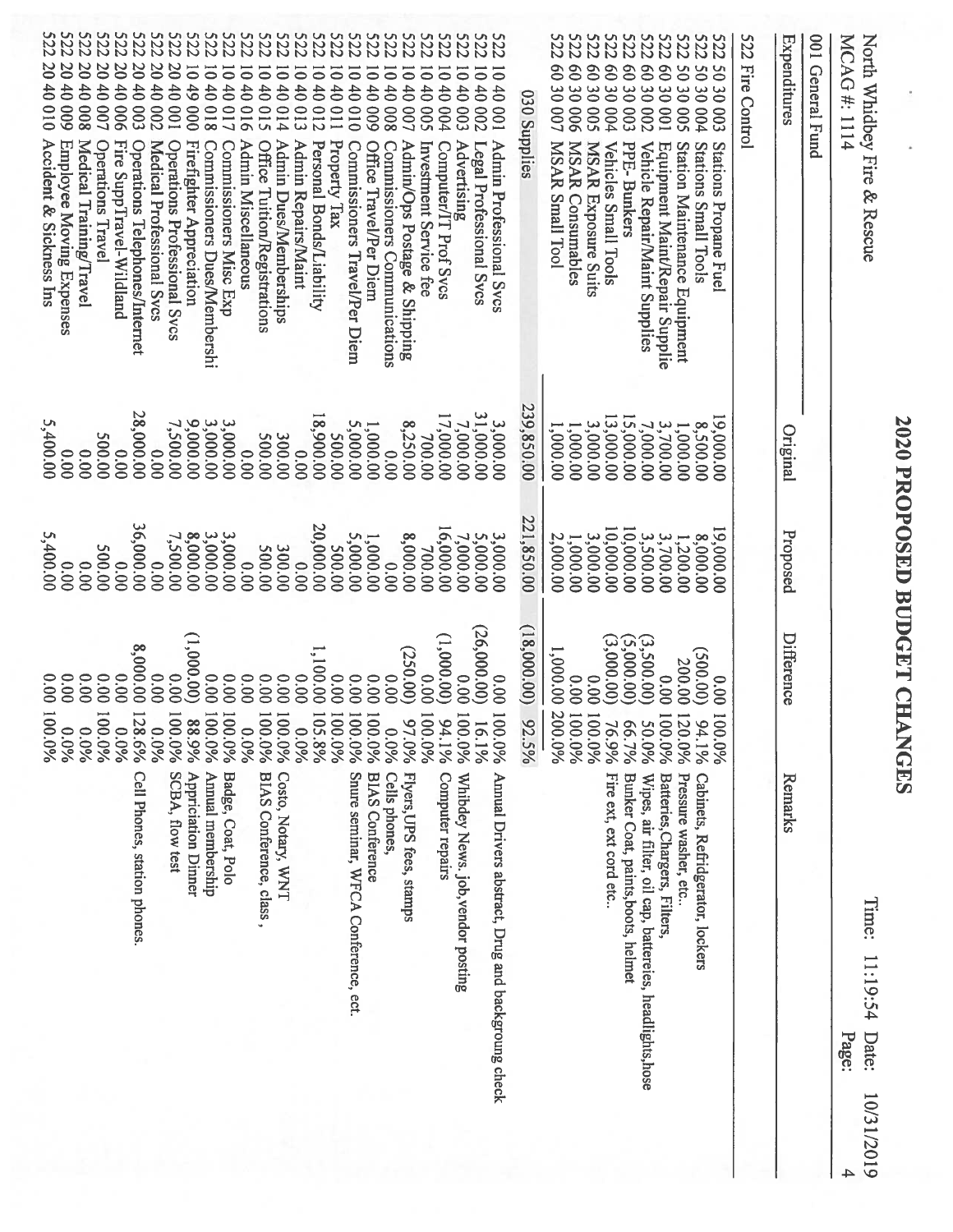|            |                                                                                                                                                                                                                                                                                                                                                       |                                                                                                                                                                                                                                                                                | 157,728.66 107.7%                                                                                                                                                                                               | 2,210,350.00                                                                                                                                                                                                                                                                                             | 2,052,621.34                                                                                                                                                                                                                                                                                                         | 522 Fire Control                                                                                                                                                                                                                                                                                                                                                                                                                                                                                                                                                                                                                                                                                                                                                                                                                                                                                                                                                                                                                                                                                                                                                                                                                                                                                                                                                                                                                                                                                                                                                                                                                                                      |
|------------|-------------------------------------------------------------------------------------------------------------------------------------------------------------------------------------------------------------------------------------------------------------------------------------------------------------------------------------------------------|--------------------------------------------------------------------------------------------------------------------------------------------------------------------------------------------------------------------------------------------------------------------------------|-----------------------------------------------------------------------------------------------------------------------------------------------------------------------------------------------------------------|----------------------------------------------------------------------------------------------------------------------------------------------------------------------------------------------------------------------------------------------------------------------------------------------------------|----------------------------------------------------------------------------------------------------------------------------------------------------------------------------------------------------------------------------------------------------------------------------------------------------------------------|-----------------------------------------------------------------------------------------------------------------------------------------------------------------------------------------------------------------------------------------------------------------------------------------------------------------------------------------------------------------------------------------------------------------------------------------------------------------------------------------------------------------------------------------------------------------------------------------------------------------------------------------------------------------------------------------------------------------------------------------------------------------------------------------------------------------------------------------------------------------------------------------------------------------------------------------------------------------------------------------------------------------------------------------------------------------------------------------------------------------------------------------------------------------------------------------------------------------------------------------------------------------------------------------------------------------------------------------------------------------------------------------------------------------------------------------------------------------------------------------------------------------------------------------------------------------------------------------------------------------------------------------------------------------------|
|            |                                                                                                                                                                                                                                                                                                                                                       | 89.8%                                                                                                                                                                                                                                                                          | (10,408.34)                                                                                                                                                                                                     | 91,600.00                                                                                                                                                                                                                                                                                                | 102,008.34                                                                                                                                                                                                                                                                                                           | 050 Intergov                                                                                                                                                                                                                                                                                                                                                                                                                                                                                                                                                                                                                                                                                                                                                                                                                                                                                                                                                                                                                                                                                                                                                                                                                                                                                                                                                                                                                                                                                                                                                                                                                                                          |
|            |                                                                                                                                                                                                                                                                                                                                                       | 100.0%<br>$\overline{5}$<br>964,66<br>$\Omega$<br>$0.0\%$<br>1.5%                                                                                                                                                                                                              | (10,000.00)<br>(t5.804)<br>0.00<br>0.00                                                                                                                                                                         | 70,000.00<br>16,000.00<br>5,000.00<br>00'009                                                                                                                                                                                                                                                             | 26,000.00<br>70,408.34<br>5,000.00<br>00'009                                                                                                                                                                                                                                                                         | <b>522</b><br><b>S22</b><br><b>522</b><br>522<br>20 50 000<br>100 05 01<br>E00 0S 01<br>Z00 0S 01<br>Audit<br>Dispatch<br>Other Government Svcs<br>Election                                                                                                                                                                                                                                                                                                                                                                                                                                                                                                                                                                                                                                                                                                                                                                                                                                                                                                                                                                                                                                                                                                                                                                                                                                                                                                                                                                                                                                                                                                           |
|            |                                                                                                                                                                                                                                                                                                                                                       | 103.8%                                                                                                                                                                                                                                                                         | 15,650.00                                                                                                                                                                                                       | 422,750.00                                                                                                                                                                                                                                                                                               | 407,100.00                                                                                                                                                                                                                                                                                                           | 040 Services                                                                                                                                                                                                                                                                                                                                                                                                                                                                                                                                                                                                                                                                                                                                                                                                                                                                                                                                                                                                                                                                                                                                                                                                                                                                                                                                                                                                                                                                                                                                                                                                                                                          |
|            | Gas cans etc.<br>HVAC, Elevator, Septic<br>Waste disposal<br><b>Building use</b><br>Flights, hotel, perdiem<br>Towing, vehicle repairs, Repairs for Engines<br>Natual gas<br>Pest control, HVAC maint, etc<br>Ropes certificates, ect<br><b>BLS</b> cards fro renewal<br><b>Class Registration</b><br>electrict bill<br>Extinguishers, SCBA, Fit Test | 100.0%<br>100.0%<br>100.0%<br>100.0%<br>187.5%<br>100.0%<br>100.0%<br>100.0%<br>100.0%<br>100.0%<br>100.0%<br>100.0%<br>100.0%<br>100.0%<br>100.0%<br>100.0%<br>100.0%<br>100.0%<br>100.0%<br>95.0%<br>0.0%<br>960'0<br>0.0%<br>0.0%<br>960'0<br>Fire<br>Sewer<br><b>Water</b> | 35,000.00<br>(200.00)<br>0.00<br>0.00<br>0.00<br>0.00<br>0.00<br>0.00<br>0.00<br>0.00<br>0.00<br>0.00<br>0.00<br>0.00<br>0.00<br>00.00<br>0.00<br>0.00<br>0.00<br>0.00<br>0.00<br>00.00<br>0.00<br>0.00<br>0.00 | 20,000.00<br>75,000.00<br>30,000.00<br>27,000.00<br>23,000.00<br>25,000.00<br>19,000.00<br>18,800.00<br>14,000.00<br>4,000.00<br>2,500.00<br>5,000.00<br>3,800.00<br>5,500.00<br>3,000.00<br>4,250.00<br>1,500.00<br>5,000.00<br>5,000.00<br>200.00<br>500.00<br>0.00<br>0.000<br>00.00<br>00.00<br>0.00 | 20,000.00<br>40,000.00<br>27,000.00<br>30,000.00<br>23,000.00<br>25,000.00<br>18,800.00<br>19,000.00<br>14,000.00<br>4,000.00<br>2,500.00<br>4,000.00<br>5,500.00<br>$3,000.00$<br>$4,250.00$<br>$1,500.00$<br>5,000.00<br>5,000.00<br>5,000.00<br>200.00<br><b>500.00</b><br>0.000<br>0.00<br>00.00<br>0.00<br>0.00 | <b>522</b><br><b>522</b><br>222<br><b>S22</b><br>522<br><b>522</b><br>522<br><b>522</b><br><b>522</b><br><b>522</b><br>522<br>522<br><b>522</b><br><b>522</b><br><b>522</b><br><b>522</b><br>522<br><b>522</b><br><b>522</b><br>522<br><b>522</b><br><b>522</b><br><b>522</b><br><b>S22</b><br><b>522</b><br>800 00 008<br>00 40 007<br>900 00 09<br>$\overline{0}$<br>45<br>45<br>41<br>$\infty$<br>$\infty$<br>$\ddot{t}$<br>$\infty$<br>$\infty$<br>$\overline{0}$<br>$\mathcal{S}$<br>$\mathcal{S}$<br>SO<br>9S<br>9S<br>$\ddot{t}$<br>$\infty$<br>$\overline{0}$<br>9S<br>9S<br>9S<br>9S<br>40<br>40<br>40<br>140 012<br>40<br>400001<br>40000<br>40<br>6000\$<br>40 008<br><b>40006</b><br>$\overline{11}$<br>40<br>40 005<br>40<br>40<br>40002<br>40<br>40<br>00000<br>10001<br>40<br>600 <sub>3</sub><br>000<br><b>SOO</b><br>004<br>600<br>200<br>010<br>$-001$<br>004<br>100 <sub>1</sub><br>000<br>000<br>BLS-Medical Repairs/Maint<br>Uniforms Repairs/Maintenance<br>Misc Operations Repairs/Maint<br>PPE Repairs/Maintenance<br>Equipment Repairs/Maintenance<br>Vehicles Repair/Maintenance<br>Vehicle Liability Insurance<br>Stations Repair/Maintenance<br>Training Employee - Professional<br>Operations Misc Exp<br>Pagers/Radios Repairs/Maint<br>Vehicles Professional Svcs<br>Utility-Sewer<br>Utility-Waste Disposal<br>Utility- Water<br>Facilities Insurance<br>Stations Professional Svcs<br>Training Employee - Registration<br>External Party Training - Prof Sv<br>Utility-Natural Gas<br>Facilities Rentals/Leases<br>BLS-Medical Misc/Training<br>Training Employee - Travel (Out<br>Utility-Electricity<br>Insured Expense-Reimbursed |
|            |                                                                                                                                                                                                                                                                                                                                                       | 100.0%                                                                                                                                                                                                                                                                         | 0.00                                                                                                                                                                                                            |                                                                                                                                                                                                                                                                                                          |                                                                                                                                                                                                                                                                                                                      | 522<br>522 Fire Control<br>20<br>1001<br>Operations Dues/Memberships                                                                                                                                                                                                                                                                                                                                                                                                                                                                                                                                                                                                                                                                                                                                                                                                                                                                                                                                                                                                                                                                                                                                                                                                                                                                                                                                                                                                                                                                                                                                                                                                  |
|            | Remarks                                                                                                                                                                                                                                                                                                                                               |                                                                                                                                                                                                                                                                                | Difference                                                                                                                                                                                                      | Proposed                                                                                                                                                                                                                                                                                                 | Original                                                                                                                                                                                                                                                                                                             | Expenditures<br>001 General Fund                                                                                                                                                                                                                                                                                                                                                                                                                                                                                                                                                                                                                                                                                                                                                                                                                                                                                                                                                                                                                                                                                                                                                                                                                                                                                                                                                                                                                                                                                                                                                                                                                                      |
| 10/31/2019 | Time:<br>11:19:54 Date:<br>Page:                                                                                                                                                                                                                                                                                                                      |                                                                                                                                                                                                                                                                                |                                                                                                                                                                                                                 |                                                                                                                                                                                                                                                                                                          |                                                                                                                                                                                                                                                                                                                      | MCAG#:1114<br>North Whidbey Fire & Rescue                                                                                                                                                                                                                                                                                                                                                                                                                                                                                                                                                                                                                                                                                                                                                                                                                                                                                                                                                                                                                                                                                                                                                                                                                                                                                                                                                                                                                                                                                                                                                                                                                             |

2020 PROPOSED BUDGET CHANGES PROPOSED BUDGET CHANGES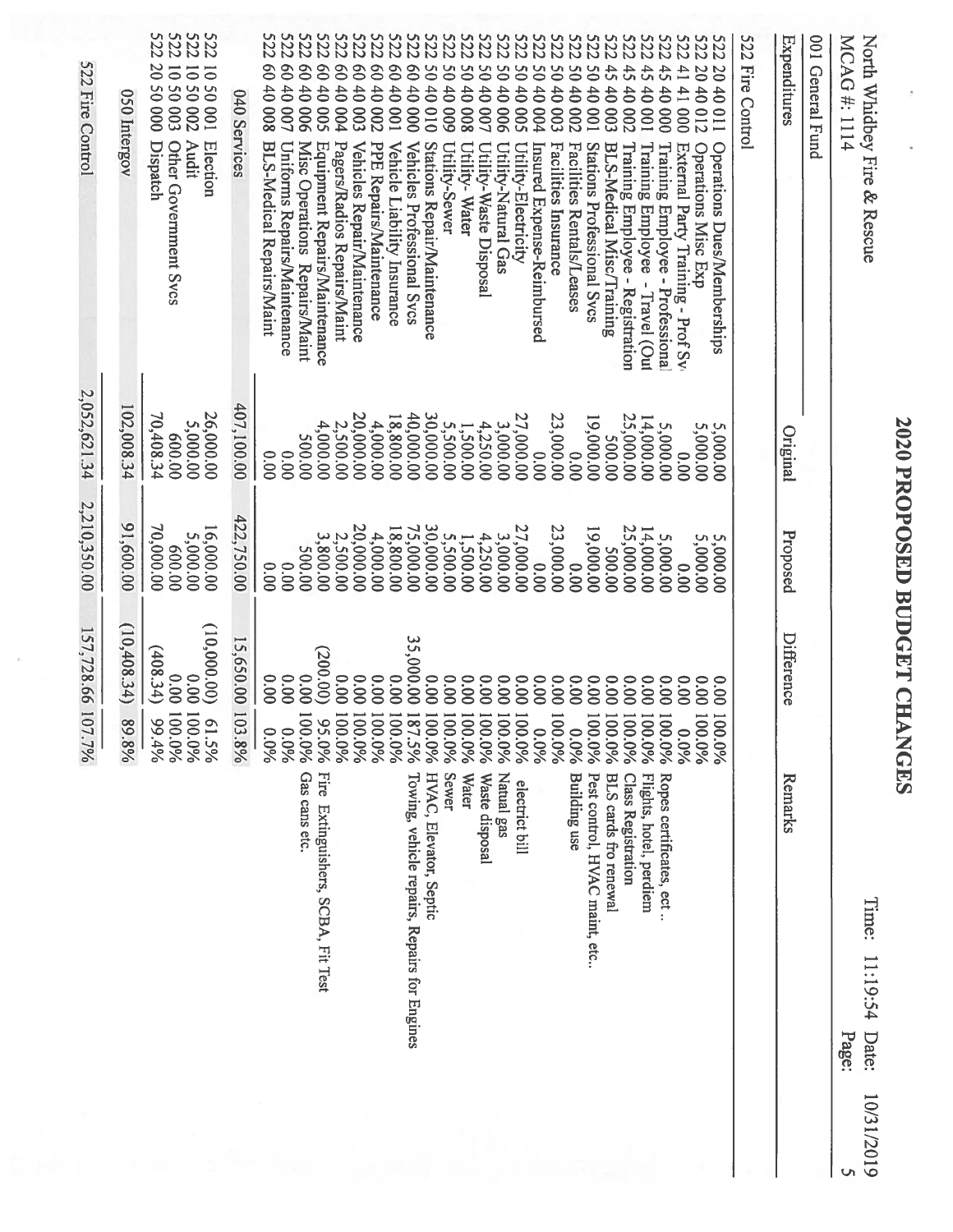|            |                                     |                                 | 766,606.00 121.6%                   | 4,318,850.00                         | 3,552,244.00                         | Fund Expenditures:                                                                                                                                      |
|------------|-------------------------------------|---------------------------------|-------------------------------------|--------------------------------------|--------------------------------------|---------------------------------------------------------------------------------------------------------------------------------------------------------|
|            |                                     | 02.2%                           | 613,377.34 2                        | 1,213,377.34                         | 600,000.00                           | 999 Ending Balance                                                                                                                                      |
|            |                                     | 02.2%                           | 613,377.34<br>$\tilde{\mathbf{z}}$  | 1,213,377.34                         | 600,000.00                           | 508 10 00 000 Operations Reserved                                                                                                                       |
|            |                                     |                                 |                                     |                                      |                                      | 999 Ending Balance                                                                                                                                      |
|            |                                     | 00.0%                           | 0.00 1                              | 890,122.66                           | 890,122.66                           | 594 Capital Expenditures                                                                                                                                |
|            |                                     | 100.0%                          | 0.00                                | 890,122.66                           | 890,122.66                           | 060 Capital                                                                                                                                             |
|            |                                     | 00.0%<br>0.0%                   | 0.00<br>0.00                        | 15,000.00<br>0.00                    | 15,000.00<br>0.00                    | 594<br>594<br>22<br>22<br>80008<br>60009<br><b>Capital Potential Vehicle Lease</b><br>Capital Computer/IT Capital Ass                                   |
|            |                                     | 00.0%<br>960'00                 | 0.00<br>0.00                        | 70,000.00<br>107,236.66<br>15,000.00 | 70,000.00<br>107,236.66<br>15,000.00 | 594<br>594<br>22<br>$\overline{z}$<br>90009<br>40000<br><b>Capitalized Services</b><br>Capital Miscellaneous Equipmen                                   |
|            |                                     | 00.0%<br>00.0%                  | 0.00<br>0.00                        | 283,000.00                           | 283,000.00                           | 594<br>22<br>S0009<br>Capital Grounds Improvements                                                                                                      |
|            |                                     | 00.0%                           | 0.00                                | 115,000.00<br>278,886.00             | 278,886.00                           | 594<br>594<br>22<br>22<br><b>40004</b><br>£0009<br><b>Capital Vehicles</b><br>Capital Building Projects New/R                                           |
|            |                                     | 00.0%<br>00.0%<br>0.0%          | 0.00<br>0.00<br>0.00                | 6,000.00<br>00.00                    | 115,000.00<br>6,000.00<br>00.00      | 594<br>594<br>194<br>22<br>22<br>22<br>00000<br><b>200 09</b><br>10009<br>Capital Bldgs/Structures Repair/<br>Capital Land Acquisition<br>Capital Lease |
|            |                                     |                                 |                                     |                                      |                                      | 594 Capital Expenditures                                                                                                                                |
|            |                                     | $0.0\%$                         | 0.00                                | 0.00                                 | 0.00                                 | 586 Agency Type Disbursements                                                                                                                           |
|            |                                     | 0.0%                            | 00.0                                | 00.00                                | 0.00                                 | 599 99 00 999 Clearing                                                                                                                                  |
|            |                                     |                                 |                                     |                                      |                                      | 586 Agency Type Disbursements                                                                                                                           |
|            |                                     | 52.6%                           | (4,500.00)                          | 5,000.00                             | 9,500.00                             | 580 Non Expeditures                                                                                                                                     |
|            |                                     | 52.6%                           | (4,500.000)                         | 5,000.00                             | 9,500.00                             | 050 Other                                                                                                                                               |
|            |                                     | 52.6%<br>960'0<br>0.0%<br>960'0 | (4,500.000)<br>0.00<br>0.00<br>0.00 | 5,000.00<br>0.00<br>0.00<br>0.00     | 9,500.00<br>0.00<br>0.00<br>00.00    | 000 040 000<br>Agency Type Disbursements<br>Payroll Clearing<br>Petty Cash Clearing<br>Prior Period Adjustment                                          |
|            |                                     |                                 |                                     |                                      |                                      | 580 Non Expeditures                                                                                                                                     |
|            |                                     | Remarks                         | Difference                          | Proposed                             | Original                             | Expenditures                                                                                                                                            |
|            |                                     |                                 |                                     |                                      |                                      | 001 General Fund                                                                                                                                        |
| 10/31/2019 | Time:<br>11:19:54<br>Date:<br>Page: |                                 |                                     |                                      |                                      | North Whidbey Fire & Rescue<br>MCAG#: 1114                                                                                                              |
|            |                                     |                                 |                                     | 2020 PROPOSED BUDGET CHANGES         |                                      |                                                                                                                                                         |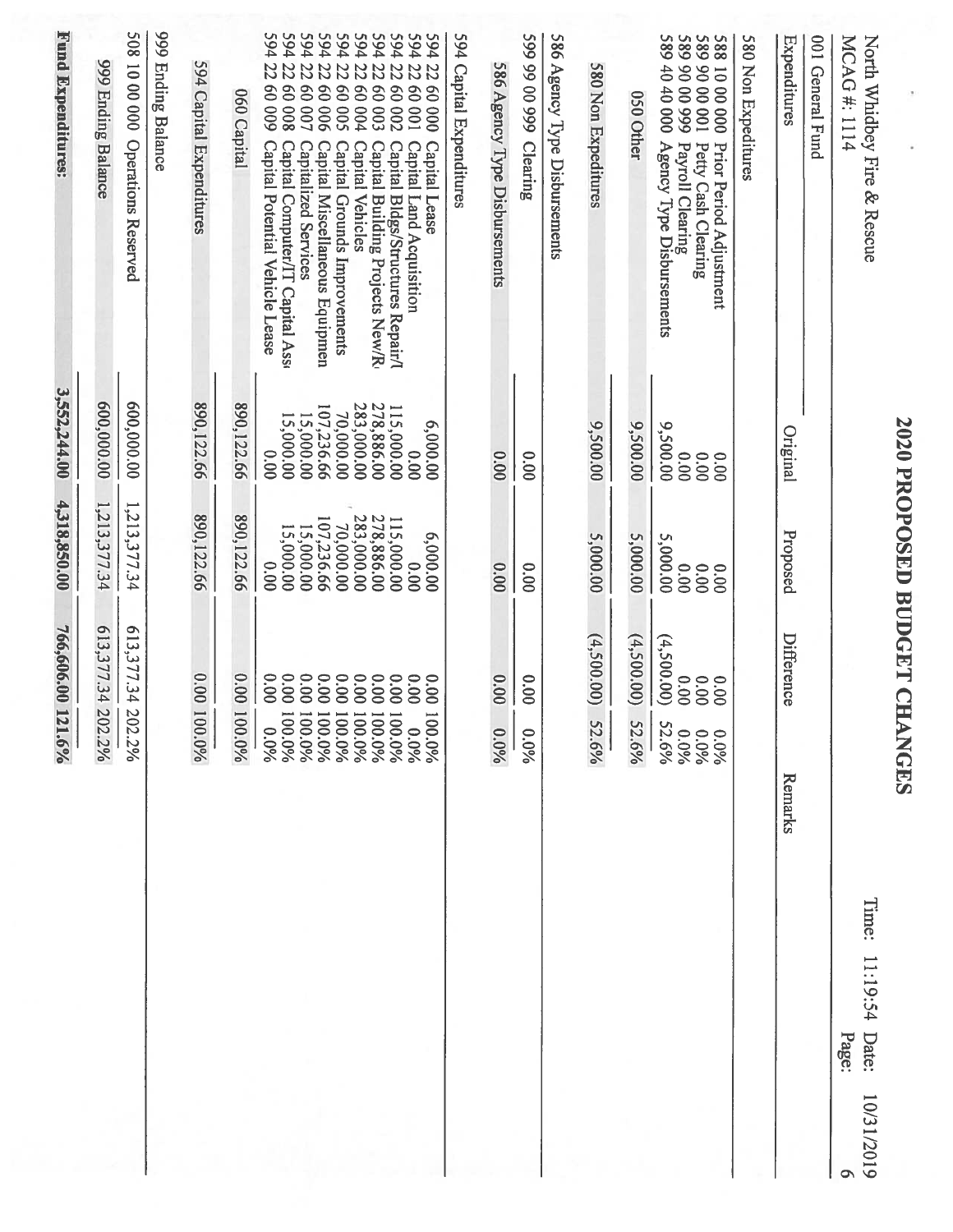| I                      |
|------------------------|
|                        |
|                        |
| j                      |
|                        |
|                        |
| $\mathbf{\mathcal{L}}$ |
| ļ                      |
|                        |
|                        |
| ا<br>ا                 |
|                        |
|                        |
|                        |
| đ                      |
|                        |
|                        |
|                        |
|                        |
|                        |
|                        |
|                        |
|                        |
|                        |
|                        |
|                        |
|                        |
|                        |
|                        |
|                        |
|                        |
|                        |
|                        |

Date: Page:

10/31/2019

|                | 0.00 | 347,548.45 | Fund Excess/(Deficit):     |
|----------------|------|------------|----------------------------|
|                |      |            | 001 General Fund           |
|                |      |            | MCAG#:1114                 |
| Time: 11:19:54 |      |            | Noth Whidbey Fire & Rescue |